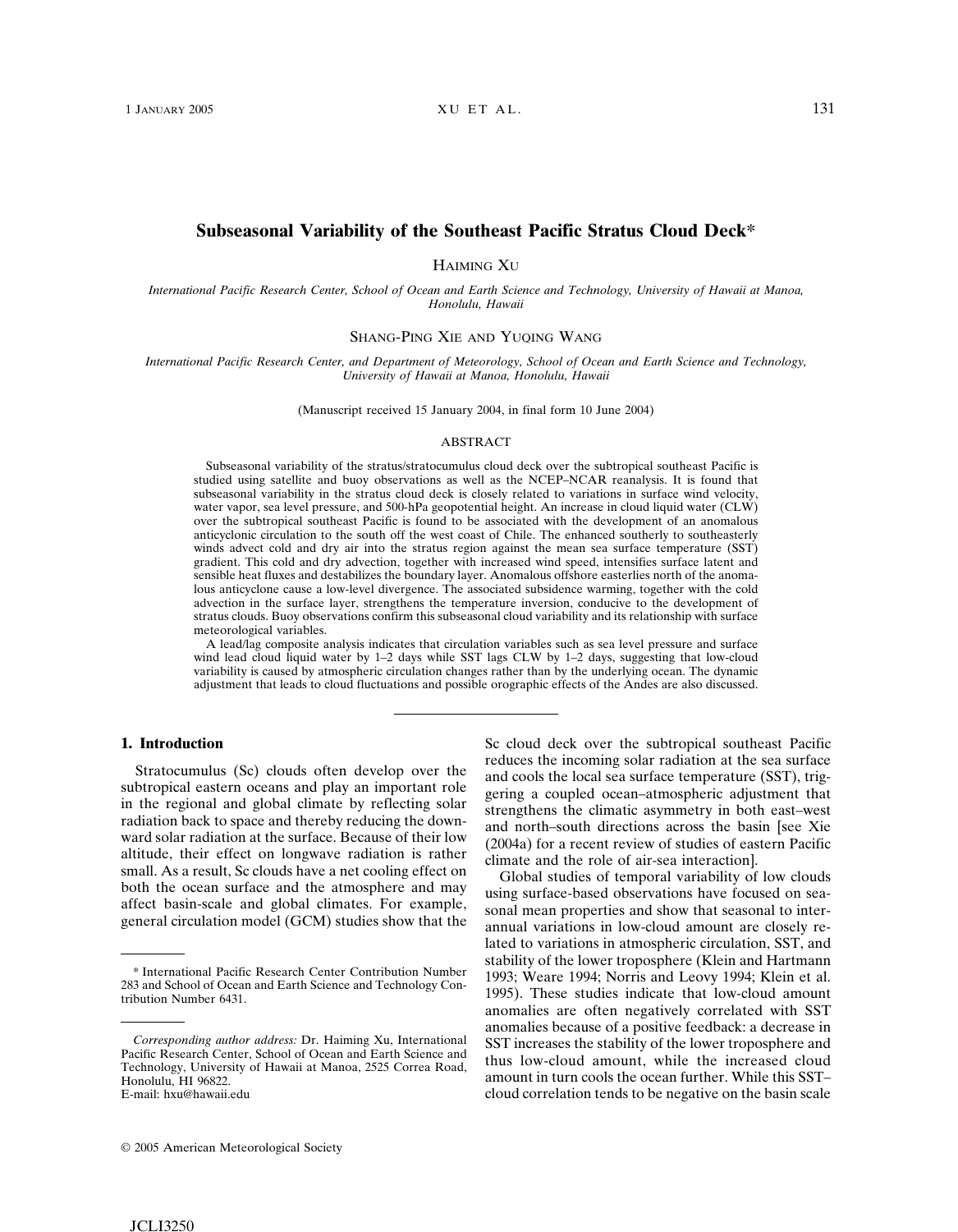that the sparse ship observations can resolve, new highresolution satellite observations show that this correlation may become positive on smaller spatial scales (a few hundred kilometers; Xie 2004b). On these scales, the moisture convergence effect dominates, with increased low-cloud amount over positive SST anomalies.

Studies of Sc cloud variability at diurnal and synoptic time scale have been restricted to the Northern Hemisphere (NH) during boreal summer, the season when these clouds are well developed (Klein 1997). Wylie et al. (1989) studied synoptic variations in low-cloud amount during the First ISCCP (International Satellite Cloud Climatological Project) Regional Experiment (FIRE; Albrecht et al. 1988). They found that increases in low-cloud amount were statistically related to increases in cold advection in the planetary boundary layer (PBL), increases in 500-hPa height, and decreases in boundary layer depth. Klein (1997) analyzed synoptic variations in low-cloud properties using the long observational record from Ocean Weather Station November (30°N, 140°W) and found that low-cloud amount was strongly correlated with temperature advection, the stability of the lower troposphere, and the relative humidity of the cloud layer. At diurnal time scales, the daily maximum in Sc clouds generally occurs just before dawn and the minimum near 1500 local time over oceans (Minnis et al. 1992; Rozendaal et al. 1995; Bretherton et al. 1995; Wood et al. 2002; among others). The shortwave absorption by clouds in the afternoon leads to a "decoupling" of turbulent circulations in the cloud layer from those in the subcloud layer, resulting in a thinning of the cloud layer depth (Nicholls 1984; Betts 1990). Decoupling is considered to be an important process in the diurnal cycle of low clouds.

Recently, Rozendaal and Rossow (2003) examined some aspects of intraseasonal variability of boundary layer cloud deck over the northeast Pacific and its association with the general circulation during the NH winter using combined data from the ISCCP and the European Centre for Medium-Range Weather Forecasts (ECMWF) reanalysis. They speculated that changes in cloud properties could be the result of changes in the large-scale circulation.

In comparison to the NH Sc cloud decks, subseasonal variability in marine stratocumulus clouds over the southeast Pacific has not been studied adequately despite their importance for tropical eastern Pacific climate (Philander et al. 1996; Gordon et al. 2000; Xie 2004a). Spare ship observations over the South Pacific do not adequately resolve subseasonal variability. Here we use a suite of satellite observations to study subseasonal variability in Sc clouds over the subtropical southeast Pacific and its relationship with atmospheric circulation and SST. We will show that there is considerable variability in 2-week and intraseasonal (40–80 days) bands in association with cold advection in the PBL. There is some indication that the cold advection results from the interaction of midlatitude atmospheric disturbances with the Andes. Since Sc cloud is a result of complex interaction of dynamics, thermodynamics, and microphysics, a description of its subseasonal cloud variability and the relation with dynamic and thermodynamic fields serves as a benchmark for model simulations in this climatically important region. Such a critical comparision of simulation and observations may help improve atmospheric general circulation models which tend to underestimate the amount of low clouds over subtropical eastern oceans (e.g., Del Genio et al. 1996; Ma et al. 1996).

The rest of the paper is organized as follows. The next section describes the datasets and statistical methods used in this study. Section 3 examines subseasonal variability in marine Sc clouds over the southeast Pacific and its relationship with atmospheric circulation. Section 4 discusses the circulation changes that lead to cloud fluctuations. Section 5 is a summary.

### **2. Data and statistical methods**

### *a. Satellite data*

The paucity of ship observations limits their use to studying variability that is monthly or longer in time and 1000 km or larger in space. New satellite observations offer a view of the vast oceans and overlying atmosphere in detail never possible before (Wentz et al. 2000; Hashizume et al. 2002; Xie et al. 2001; see Xie 2004b for a review). This study uses observations made by the Special Sensor Microwave Imager (SSM/I), Tropical Rainfall Measuring Mission (TRMM) microwave imager (TMI), and microwave scatterometer on the QuikSCAT satellite.

SSM/I measures column-integrated cloud liquid water (CLW), column water vapor, sea surface wind speed, and rain rate over the global ocean at a 0.25° resolution (Wentz 1997). Here we use a daily product derived from a 3-day running mean of F15 SSM/I measurements on the Defense Meteorological Satellite Program (DMSP) satellite for three years from January 2000 to December 2002. The SSM/I satellite flies on a near-polar, sun-synchronous orbit and crosses the equator at the same local times each day, at 2131 local time on the ascending and 0931 on the descending track.

TMI also measures CLW over the global Tropics within 40°N/S, but unlike SSM/I, the TRMM satellite travels from west to east in a semiequatorial orbit and takes about 45 days for an exact repeat of its orbit. Thus data are collected at changing local times at any given location on the earth. As a result, subseasonal variability is aliased by the strong diurnal cycle of stratus clouds in the subtropical South Pacific (Wood et al. 2002; Bretherton et al. 2004). For this reason, we do not use TMI CLW in this study. TMI carries a 10.7-GHz channel, which allows the measurement of SST nearly free of clouds (Wentz et al. 2000). Since the SST diurnal cycle is weak  $(\sim 0.25$ °C in amplitude), TMI SSTs are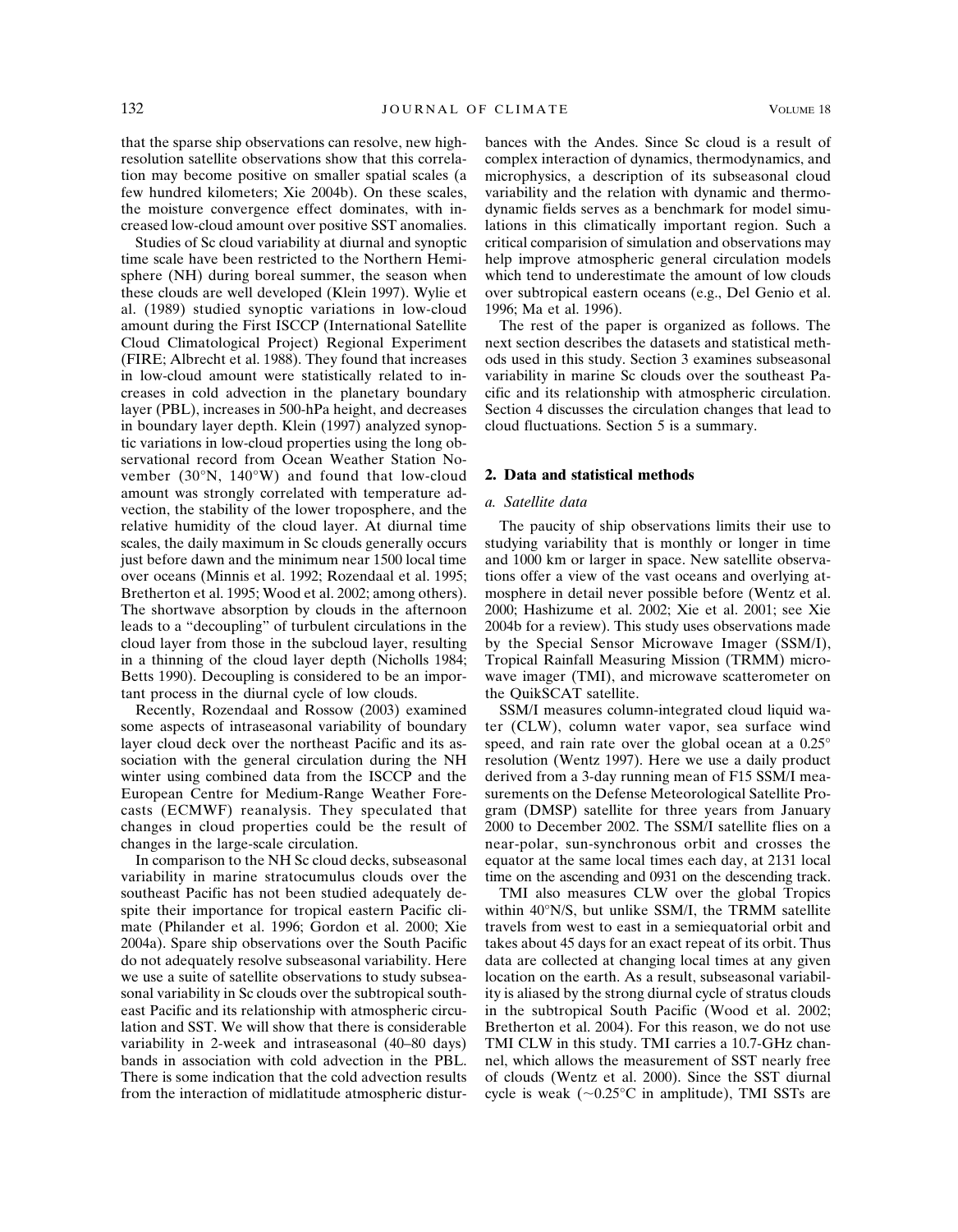not severely aliased at subseasonal time scale by the diurnal cycle. We use a TMI SST dataset on a 0.25° grid.

The microwave scatterometer on the QuikSCAT satellite measures surface wind velocity over the World Ocean. Like the SSM/I satellite, the QuikSCAT satellite also flies on a near-polar, sun-synchronous orbit and crosses the equator twice, at 0551 local time on the ascending and 1751 on the descending track. To be consistent with the SSM/I product, we use a daily mean dataset of QuikSCAT wind velocity on a 0.25° grid for the same period of 2000–02. SSM/I, TMI, and QuikSCAT data are all downloaded from the Web site of Remote Sensing Systems (http://www.ssmi.com).

### *b. Buoy observations and reanalysis*

An improved meteorology (IMET; Hosom et al. 1995) buoy is deployed at 20.15°S, 85.15°W by the Woods Hole Oceanographic Institution (WHOI) as part of the Eastern Pacific Climate Investigation (EPIC) program (Bretherton et al. 2004). The IMET system makes observations of wind velocity, relative humidity, surface air and ocean temperatures, incoming shortwave radiation, and precipitation. The buoy data are used to compute hourly averaged surface heat fluxes using a bulk algorithm (Weller and Anderson 1996). We use daily averaged data based on the hourly data for a 2-yr period from 7 October 2000 to 22 October 2002 (available online at http://uop.whoi.edu/ stratus/archival\_data.html).

In addition, we use the daily averaged National Centers for Environmental Prediction–National Center for Atmospheric Research (NCEP–NCAR) reanalysis data (Kalnay et al. 1996) on a 2.5°  $\times$  2.5° grid, for sea level pressure (SLP) and 500-hPa geopotential height.

#### *c. Statistical methods*

To determine statistical significance, we use the method of Klein (1997) to estimate autocorrelation decay time. For each variable the 1-day lag autocorrelation coefficient, *r*, is first calculated, and the time in days between independent observations,  $\tau$ , is defined as  $-2(\ln r)^{-1}$ , following Leith (1973). (If  $\tau$  is less than one day, then it is set to one day). In assessing the significance of correlations between two variables (say *x* and *y*), the number of independent paired observations is required. This number is assigned to be the length of observations divided by the maximum of  $\tau_r$  and  $\tau_v$ . Significance is then determined using a standard *t* test with the cross-correlation coefficient, the number of independent paired observations, and a specified confidence level.

#### **3. Subseasonal variability**

Figure 1a shows the distribution of the 3-yr (2000–02) mean SSM/I precipitation and CLW in the eastern Pacific. Large precipitation is observed in the South Pacific convergence zone (SPCZ) and the ITCZ north of



FIG. 1. (a) Three-year (2000–02) mean SSM/I column cloud liquid water (contour in  $10^{-2}$  mm) and precipitation (shaded in mm day<sup>-1</sup>) and (b) time series of column cloud liquid water  $(10^{-2}$ mm) averaged over the southeast Pacific stratus cloud deck [10°– 25°S,  $80^\circ$ –100°W; dashed box in (a)].

the equator where CLW is closely related to deep clouds. In the subtropical North Pacific and a wedgelike region over the southeast Pacific, on the other hand, nonprecipitating clouds dominate, with CLW reaching a maximum of above 0.08 mm on each side of the equator, off the west coasts of Mexico and South America. Typically, stratus/Sc clouds dominate these two subtropical regions. This study focuses on the southeast Pacific Sc cloud deck.

The CLW time series over the southeast Pacific displays a pronounced annual cycle, with its maximum in local spring and minimum in local summer (Fig. 1b). We use the annual and semiannual harmonics to represent the seasonal cycle and define subseasonal anomalies as deviations from this seasonal cycle plus the 3-yr mean. Figure 2 shows the temporal evolution of the CLW anomaly averaged in 10–25°S, 80–100°W (the dashed box in Fig. 1a, a region encompassing the maximum CLW in the mean). There is considerable subseasonal variability in this area-averaged time series, with a standard deviation of  $1.5 \times 10^{-2}$  mm or 15% of the mean. We apply a Morlet wavelet to the CLW time series to obtain a local wavelet power spectrum (Fig. 3). Significant power concentrates mainly on two bands, one at about 8–16 days and one at 40–80 days. Interestingly, the CLW spectrum has a significant 40–50 day peak in the late fall and early winter of 2001 and a 60–70 day peak in the late spring of 2000 and 2001.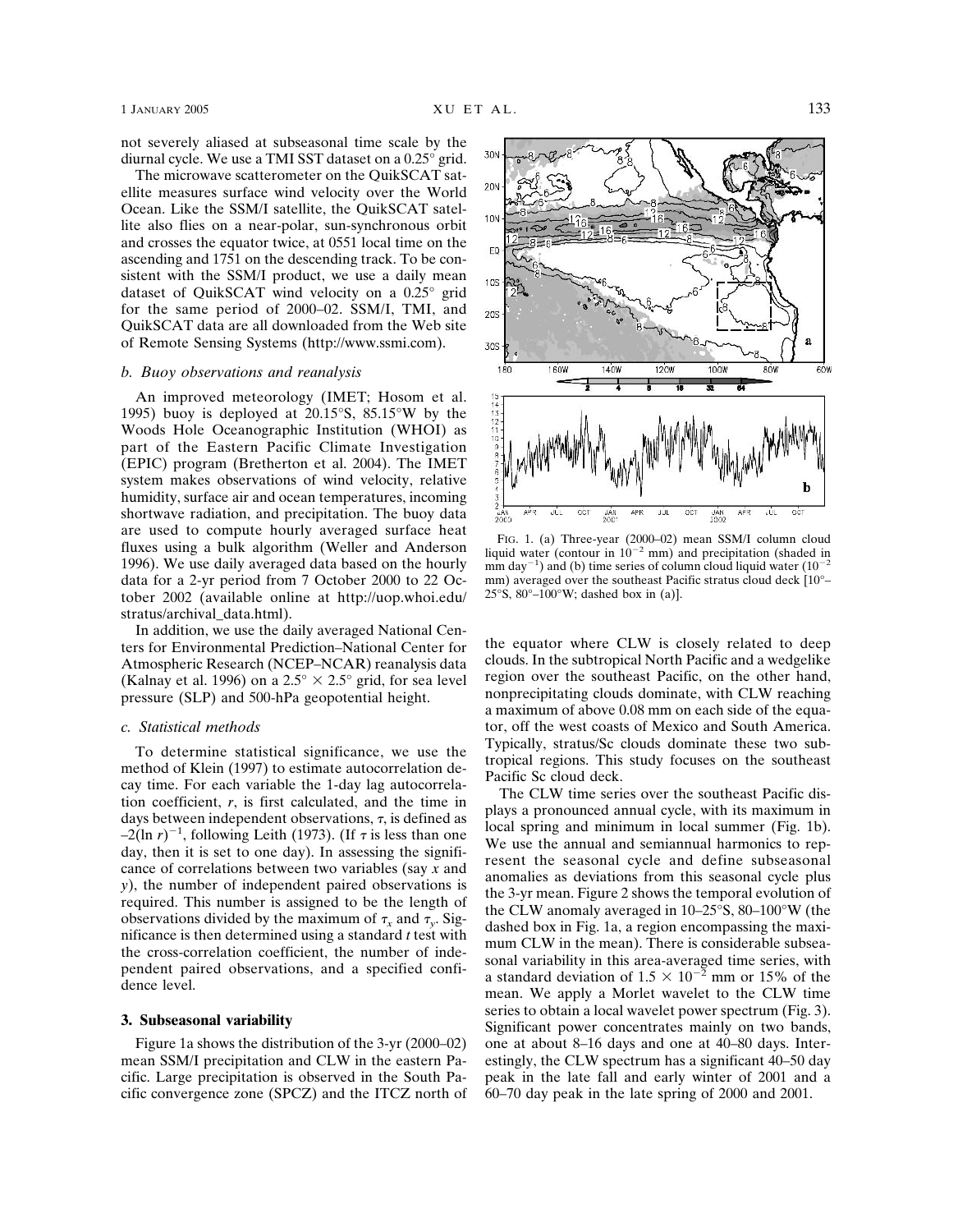

FIG. 2. Time series of column cloud liquid water  $(10^{-2} \text{ mm})$ averaged over the southeast Pacific deck 10°–25°S, 80°–100°W in 2000–02. Seasonal variations are removed with a harmonic analysis. Dashed lines indicate 1.5 times the standard deviation.

### *a. Analysis of buoy observations*

This subsection examines the effect of cloud fluctuations on incoming solar radiation and its relationship with surface meteorological variables as observed by the IMET buoy under the Sc cloud deck. A major role of low clouds in climate is to reflect solar radiation and reduce its value at the sea surface (Randall et al. 1984). Figure 4 presents the time series of incoming shortwave radiation anomaly at the IMET buoy and SSM/I column CLW anomaly at (20.125°S, 85.125°W), which is the nearest grid point to the buoy  $(20.15\textdegree S, 85.15\textdegree W)$ . The SSM/I CLW and buoy-measured incoming radiation are negatively correlated, with their correlation coefficient as high as 0.53 for 1 yr and 0.49 for the 2-yr period when the IMET observations are available, both significant at the 99.9% level based on the statistical methods as described in section 2c.

The high correlation with the buoy-measured incoming solar radiation indicates that SSM/I CLW may be used to study the cloud–radiation effect in this region. The typical range of the subseasonal variability is 0.05 mm (or 50% of the mean) for CLW and 40 W  $\text{m}^{-2}$  (or 20% of the mean) for surface solar radiation (Fig. 4), indicating that Sc clouds play a significant role in radiation balance at the sea surface.

Table 1 lists the correlation coefficients between SSM/I CLW at 20.125°S, 85.125°W and some other variables measured by the buoy. The most significant correlation is with the incoming shortwave radiation, as discussed earlier. In addition, SSM/I CLW is positively correlated with surface wind speed, consistent with Klein's (1997) analysis of observations at an ocean weather station over the northeast Pacific. He suggested that the wind speed correlation is indicative of



FIG. 3. Local wavelet power spectrum  $(10^{-4} \text{ mm}^2)$  using the Morlet wavelet for SSM/I CLW averaged over the stratus region of  $10-25^\circ$ S,  $80-100^\circ$ W (dashed box in Fig. 1a). Shade indicates regions with greater than 95% confidence for a red noise process with a lag-1 correlation coefficient of 0.88.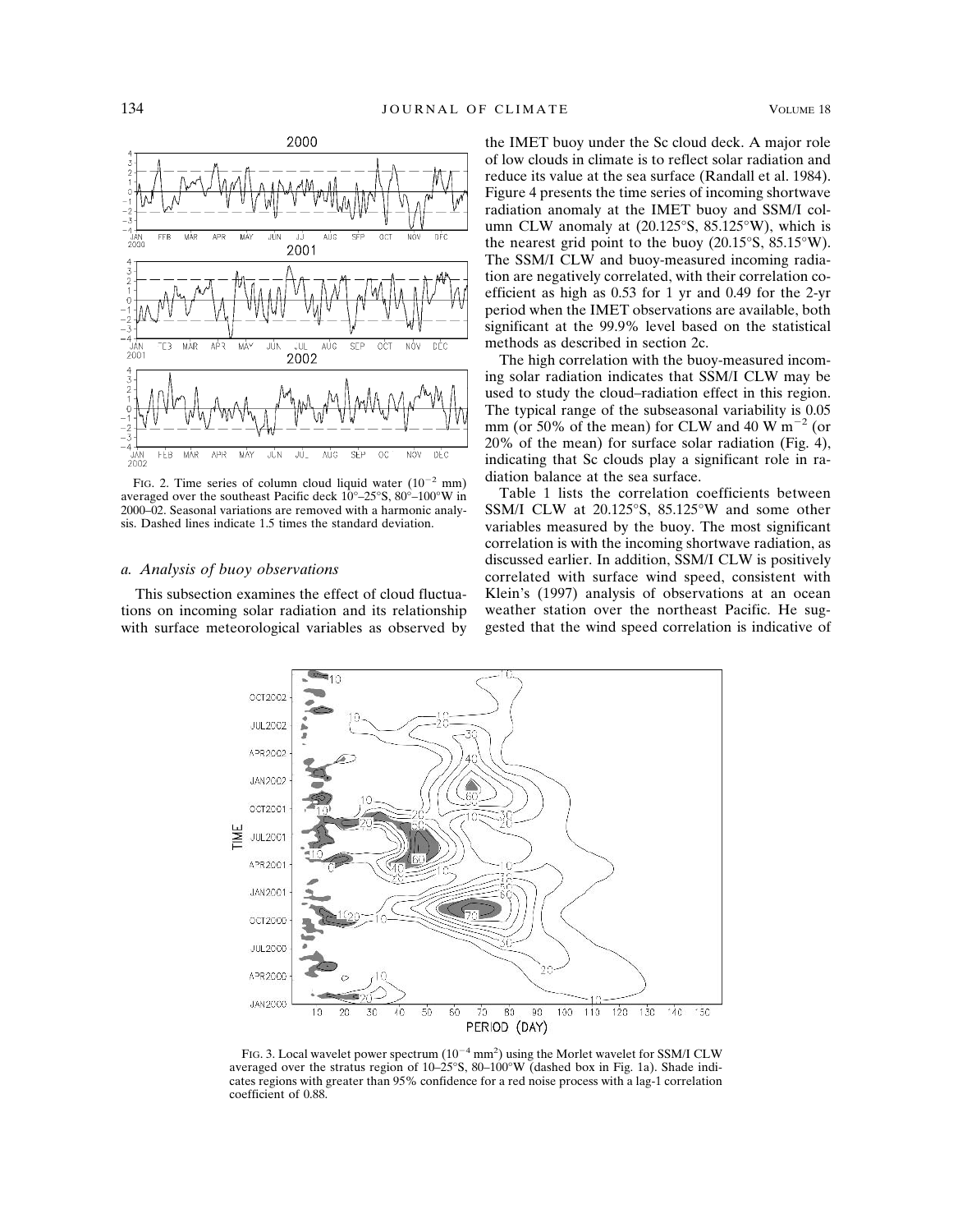

FIG. 4. SSM/I cloud liquid water at 20.125°S, 85.125°W (thick in  $10^{-3}$ mm) and incoming shortwave radiation (thin in W m<sup>-2</sup>) measured by a buoy at 20.15°S, 85.15°W for a 1-yr period of 7 Nov 2000–6 Nov 2001, with their correlation coefficient on the left bottom corner. Seasonal variations have been removed with the harmonic analysis.

cold advection. We calculated surface temperature advection by using buoy-measured wind vectors and TMI SST gradient averaged in 17.5–22.5°S, 82.5–87.5°W. It is found that the CLW is highly negatively correlated with the surface temperature advection. Surface air temperature is also highly negatively correlated with CLW, consistent with the highly positive correlation of the CLW with surface temperature advection. With surface air temperature decreasing due to the cold advection and the increased surface wind, both sensible and latent heat fluxes are increased and thus positively correlated with CLW variations.

Surface specific humidity is negatively correlated with CLW, an indication of dry advection in addition to the cold advection, but the correlation is only marginally significant. While previous radiosonde observations indicate significant correlations between cloud amount and relative humidity in the cloud layer (Al-

TABLE 1. Correlation coefficients of selected variables observed by the IMET buoy with SSM/I column cloud liquid water at 20.125°S, 85.125°W. Correlations that are significant at the 99% level are boldfaced. Note that seasonal variations are removed before the correlations are calculated.

| Variable                             | Correlation coefficient |
|--------------------------------------|-------------------------|
| Sea surface temperature              | $-0.17$                 |
| Surface wind speed                   | $+0.32$                 |
| Surface zonal wind                   | $-0.30$                 |
| Surface meridional wind              | $+0.16$                 |
| Sea level pressure                   | $+0.12$                 |
| Air temperature                      | $-0.27$                 |
| Surface temperature advection        | $-0.27$                 |
| Surface relative humidity            | $-0.02$                 |
| Specific humidity                    | $-0.15$                 |
| Sensible heat flux                   | $+0.32$                 |
| Latent heat flux                     | $+0.32$                 |
| Surface incoming shortwave radiation | $-0.49$                 |
|                                      |                         |

brecht 1981; Bretherton et al. 1995; Klein 1997), surface relative humidity is not correlated with cloud fluctuations at the IMET buoy. Surface humidity signal is weak or nonexistent possibly because of the competition between the moistening due to increased surface flux and drying due to the horizontal advection and enhanced vertical mixing.

### *b. Large-scale structures from satellite measurements*

To examine the linkage between the large-scale circulation and the stratus cloud fluctuations, we composite surface wind velocity, column water vapor, SLP, and 500-hPa geopotential height fields based on the time series of area-averaged SSM/I CLW over the subtropical southeast Pacific (Fig. 2). Days with this CLW index exceeding 1.5 standard deviations (0.021 mm) are classified as being in the positive phase of the CLW variability; those below  $-1.5$  standard deviations as being in the negative phase. The 1.5 standard deviations are shown with dashed horizontal lines in Fig. 2. There are 78 and 70 days in the 3-yr data record that are classified as the positive and negative phases of CLW variability, respectively. Data are averaged separately for these positive and negative phase days. We discuss the difference fields between the positive and negative phase composites. To determine the statistical significance of the difference field, we compute the degree of freedom as  $(n_x + n_y - 2)$  divided by the maximum of  $\tau_x$  and  $\tau_y$ at each grid point and use a two-sided Student *t* test, where  $n_r = 78$ ,  $n_v = 70$ ;  $\tau_r$  and  $\tau_v$  are calculated with the method described in section 2c.

Figure 5 presents the composite difference fields of CLW, column water vapor, surface temperature advection, and scalar wind speed based on SSM/I observations, and QuikSCAT wind vectors. Here the surface temperature advection is calculated by using Quik-SCAT wind vectors and the TMI SST field instead of surface air temperature. This is a reasonable approximation given that surface air temperature does not differ much from the underlying SST. Increased CLW over the southeast Pacific is associated with an anomalous anticyclonic circulation centered to the south around 40°S, 85°W (Fig. 5a). The significant displacement of the anticyclone center south of the maximum CLW anomaly explains why the CLW–SLP correlation is only marginally positive at the IMET buoy (Table 1). The southeast trades are enhanced, and wind speed increases in the northern half of this anomalous anticyclonic circulation (Fig. 5b). Buoy observations confirm this positive CLW–wind speed correlation. At the IMET buoy site, wind velocity anomalies are dominated by the zonal component, consistent with CLW's high negative correlation with zonal wind and marginal positive correlation with meridional wind (Table 1).

Over the positive CLW anomalies in the subtropical South Pacific, anomalous winds are nearly perpendicular to the mean SST contours, resulting in a strong cold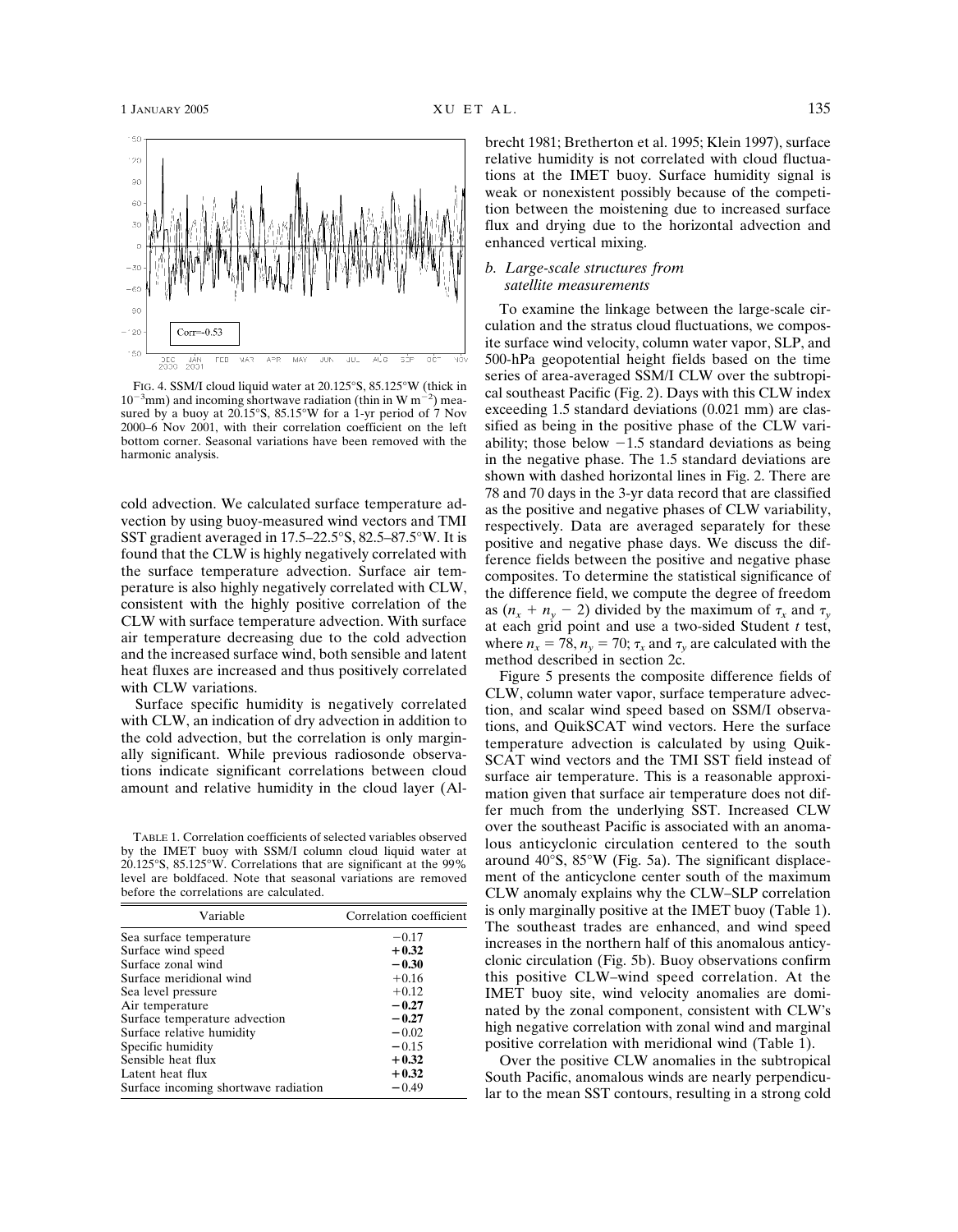

FIG. 5. Composite anomalies of (a) SSM/I CLW (contours in  $10^{-2}$  mm), (b) SSM/I wind speed (contours in m s<sup>-1</sup>), (c) temperature advection (light contours in  $0.3^{\circ}$ C day<sup>-1</sup>), and (d) SSM/I column water vapor (contours in mm) between the positive and negative phases of CLW variability. Composite anomalies of QuikSCAT wind vector are also shown. Shade denotes regions where the differences pass the two-sided *t* test at the 99% significance level. Three-year (2000–02) mean TMI SST (heavy contours in °C) is also plotted in (c).

advection (Fig. 5c) that is consistent with the highly negative correlation with surface air temperature advection at the buoy. Negative anomalies of SSM/I column water vapor are observed to roughly coincide with those of CLW, another result of dry and cold advection from a cold ocean surface by anomalous winds. The cold and dry advection, together with increased wind speed, destabilizes the surface layer over the ocean and enhances surface latent and sensible heat fluxes, as observed by the IMET buoy. On the other hand, the increased boundary-layer offshore easterlies associated with the anomalous subtropical anticyclone support low-level divergence and thus subsidence in the stratus region. As a result, the subsidence warming, together

with the cooling of the boundary layer due to cold advection, acts to enhance the capping temperature inversion, favorable for low-cloud formation (Klein and Hartmann 1993; Norris 1998). The enhanced subsidence and temperature inversion are indeed found in both ECMWF and NCEP–NCAR reanalyses (Fig. 6). The difference between the positive and negative phase composites is similar between two datasets but is greater in magnitude and deeper in height in the ECMWF reanalysis. At the positive phase of subseasonal CLW variability, the cold advection by surface flow cools the PBL, while the enhanced subsidence causes a warming above the inversion. The combined effect of surface cooling and free tropospheric warming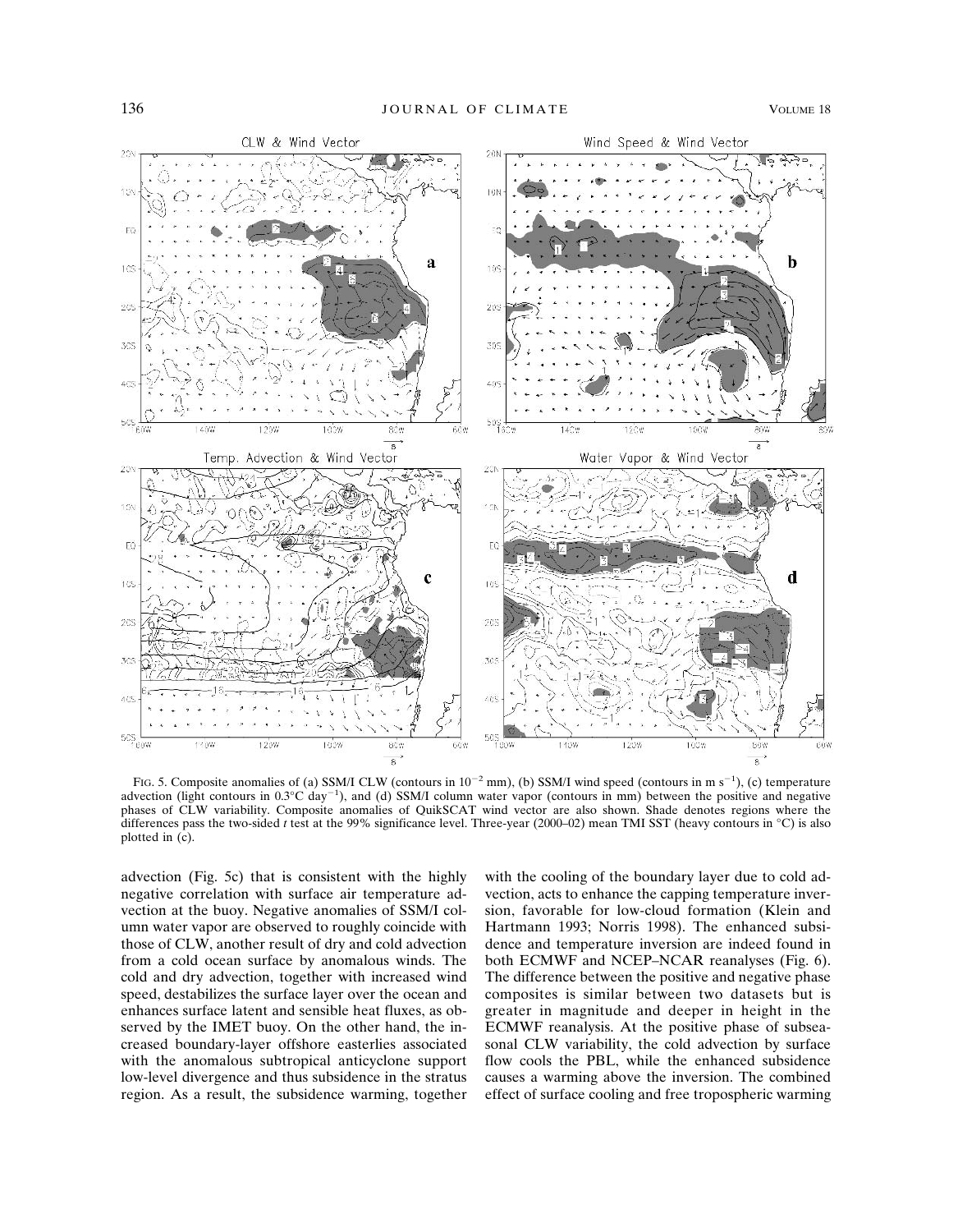

FIG. 6. Vertical profiles of (a), (b) temperature (K) and (c), (d) vertical velocity (0.01 Pa s<sup>-1</sup>) at 20 $\degree$ S, 85 $\degree$ W at the positive (solid) and negative (dashed) phases of subseasonal CLW variability, based on 2-yr (2000–01) daily mean ECMWF in (a) and (c) and NCEP–NCAR reanalyses in (b) and (d).

is to strengthen the temperature inversion, conducive to stratus formation.

Relatively large anomalies of column water vapor are found along the equator and in the SPCZ (Fig. 5d). The cause of these remote anomalies is beyond the scope of this study but may be indicative of interaction of the large-scale atmosphere circulation and stratus cloud deck. Based on a regional climate model, Wang et al. (2005) recently found that the stratus cloud deck over the southeast Pacific has a significant effect on the large-scale atmospheric circulation and the ITCZ through cloud–radiation–circulation feedback.

#### *c. Lead/lag relationships*

We now examine the lead/lag relations to infer causality. CLW peaks are selected with the following criteria: (i) the CLW anomaly exceeds a threshold of 0.015  $(-0.015)$  mm; (ii) it is the maximum (minimum) during the adjacent 6 days (total 7 days including the peak day); and (iii) CLW decreases (increases) in those adjacent days on both sides. The time for this peak is designated as "day 0". There are 30 such peaks for both positive and negative phase composites. Composites of various fields are constructed each day from 3 days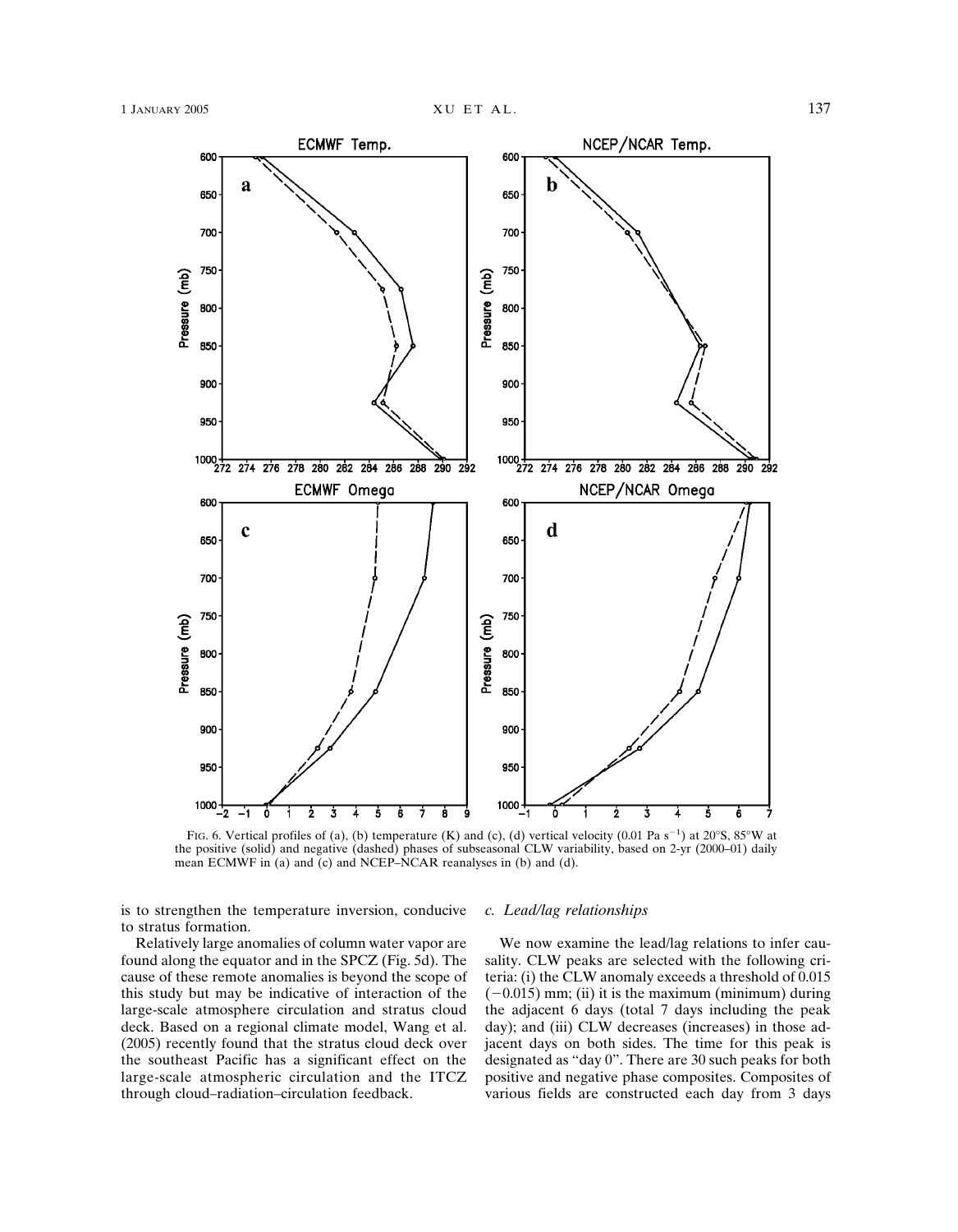prior to the peak to 3 days after the peak. The positive-negative composite difference is discussed be $low$ 

Figure 7 presents the composite differences of CLW, total and zonal wind speeds, SSTs, water vapor, and temperature advection at various lead/lag times. The temperature advection is calculated by using Quik-SCAT wind vectors and the TMI SST field instead of surface air temperature. Note that all anomaly fields in Fig. 7 are spatially averaged over the southeast Pacific stratus region (the dashed box in Fig. 1a). Surface wind speed and temperature advection lead CLW by 1–2 days while SST lags CLW by 1–2 days. This indicates that on subseasonal time scales CLW variations over the southeast Pacific are strongly influenced by atmospheric circulation rather than by underlying SST changes. Our result of the temperature advection leading CLW by 1–2 days is different from Klein (1997), who found the best correlation of the low-cloud amount with temperature advection at zero lag. The phase difference is due in part to the fact that here we focused on the subseasonal variability of low clouds with time scales longer than 2 weeks, while Klein (1997) studied the synoptic variability of low clouds with a time period of several days (less than 5–6 days). Thus the phase shift between the surface advection and cloud amount in his work is not well resolved by using daily data. The SST lag, however, is consistent with the results of Klein (1997), who found that the low-cloud amount over the northeast Pacific is best correlated with SST lagging 1–2 days. Simultaneous negative SST correlation, though only marginally significant, is observed also by the



FIG. 7. Composite anomalies of CLW (0.02 mm), wind speed (Wsp in m s<sup>-1</sup>), zonal wind (U in m s<sup>-1</sup>), TMI SST (0.1 K), water vapor (Vap in mm), and temperature advection (Tadv in 0.1 K  $day^{-1}$ ) as a function of the lead/lag time relative to the CLW maximum. All anomalies are spatially averaged over the subtropical southeast Pacific (10°–25°S, 80°–100°W). See text for the composite method.

IMET buoy (Table 1). The SST decrease is likely due to enhanced entrainment across the bottom of the ocean mixed layer and increased surface turbulent heat flux in response to increased wind speed, reduced air temperature and humidity, and reduced incoming solar radiation. Note that Fig. 7 shows the composite differences between the positive and negative phases. For the positive (negative) phase only, the SSTs decrease (increase) about 0.1 K in 4 days, which would require an anomalous heat flux of about 50 W  $\text{m}^{-2}$  for a 50-m deep ocean mixed layer. Based on our estimation, an increase by 0.02 mm in CLW would reduce shortwave radiation by about 20–30 W m<sup>-2</sup>, while an increase by 1–2 m s<sup>-1</sup> in wind speed would induce an anomalous sensible and latent heat flux of about  $10-20$  W m<sup>-2</sup>.

### **4. Discussion: Atmospheric circulation**

This section discusses the atmospheric circulation changes that lead to the variations in the South Pacific subtropical high, which cause subseasonal variations in the stratus cloud deck as discussed in the preceding section. Figure 8 portrays the differences of SLP and 500-hPa geopotential height between the positive and negative CLW phases, obtained using the same method as in section 3b and the NCEP–NCAR reanalysis. An increase in CLW over the subtropical southeast Pacific is associated with a positive SLP anomaly center off the west coast of Chile, about 20° south of the stratus region. This anomalous high pressure is consistent with the independent QuikSCAT observations of surface wind velocity (Fig. 5). At 500 hPa, geopotential height anomalies are roughly collocated with the SLP anomalies, indicating that this anomalous high off Chile has a barotropic structure in the vertical. The increase in CLW over the subtropical southeast Pacific is also associated with a weak negative SLP anomaly center off the southeast coast of Argentina and a positive SLP anomaly center in the midlatitudes of the South Atlantic. This anomaly wave train is more clearly reflected in the 500-hPa geopotential height field (Fig. 8b), indicating that there are possible connections among atmospheric circulations over the southeast Pacific and South Atlantic.

Figure 9 presents the composite anomalies of SLP and 500-hPa geopotential height at various lead/lag times  $(-3{\sim}0 \text{ day})$ , obtained using the same method as in section 3c. Three days before CLW reaches its peak, a strong negative SLP (500-hPa geopential height) anomaly center occurs around 55°S, 110°W with a maximum value of 12 hPa (120 gpm) while a strong positive SLP (500-hPa geopotential height) anomaly center appears around the southern tip of the South American continent. Both negative and positive anomaly centers then propagate eastward with a nearly constant distance of about 3000 km between them ( $\sim$ wavenumber 3 and 4). The negative anomaly center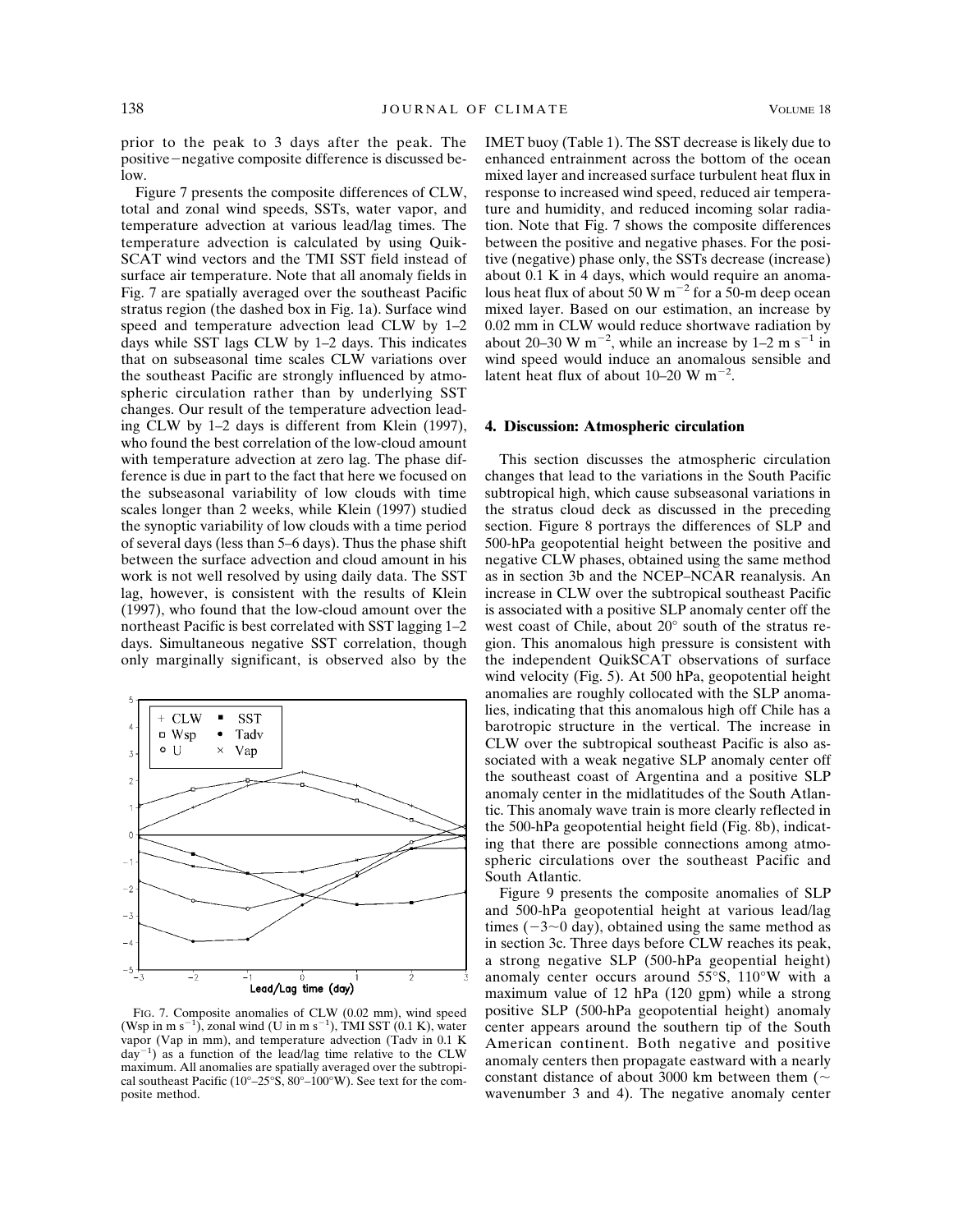

FIG. 8. Composite anomalies of (a) SLP (contours in hPa) and (b) 500-hPa geopotential height (contours in gpm) based on the NCEP–NCAR reanalysis. Shade denotes regions where the differences pass the two-sided Student's *t* test at the 99% significance level.

eventually decays as it approaches the coast of South America, while the positive anomaly center keeps propagating eastward and reaches as far as the central South Atlantic. When these midlatitude anomalies travel eastward, a positive SLP (500-hPa geopotential height) anomaly center develops over the subtropical southeast Pacific just west of Chile. This subtropical anomaly center intensifies and reaches the maximum intensity 1 day before CLW reaches its peak. With these midlatitude anomalies propagating eastward, a negative anomaly center also develops over the southern part of South America and reaches its maximum intensity just 1 day after the subtropical positive anomaly over the southeast Pacific reaches its peak, indicating some delayed effects of the upstream positive anomalies over the southeast Pacific on the downstream negative anomalies over the southern portion of South America. The intensification of the negative anomalies may be associated with leeside cyclogenesis as the upper-level westerly flow crosses the narrow and steep Andes. This lagged relationship between the atmospheric circulation over the southeast Pacific and that over South America is also found by Wang and Fu (2004), who showed that the low-level jet (LLJ) intensity over on the eastern flank of the Andes is highly correlated with upstream zonal winds a few days earlier over the subtropical South Pacific. These associations among the midlatitude low, subtropical high over the southeast Pacific and the subtropical low over southern South America are confirmed in a one-point lead/lag correlation analysis of the 500-hPa geopotential height field with the base grid point at 30°S, 85°W (not shown). In addition, the advection by the midlatitude low of low potential vorticity air from low latitudes off South America may contribute to the development of the Pacific subtropical high.

The intensification of the Pacific subtropical high

may also be associated with the blocking effect of the Andes Mountains. Garreaud et al. (2002) found that a coastal low off the west coast of Chile often develops as an upper-troposphere, midlatitude ridge over the Pacific approaches the Andes. These coastal lows/ridges are also often observed along the west coast of North America (Nuss et al. 2000), and a common feature of these coastally trapped disturbances off North and South America is their poleward propagation. Based on numerical simulations, Garreaud and Rutllant (2003) showed that the coastal trough is largely due to the upwind barrier effect as the synoptic-scale low-level easterly flow impinges on the Andes. Here we propose a similar mechanism for the development of SLP anomalies off subtropical South America. As a midlatitude low pressure center travels eastward and approaches the west coast of South America, the onshore westerly winds intensify on the northern side of the low. Due to the blocking effect of the high Andes, air piles up near the coast, leading to an increase in SLP. Further studies are necessary to test this mechanism.

Finally, we discuss the mechanism for eastwardpropagating anomalies in the midlatitudes that cause the intensification of the subtropical high over the southeast Pacific. Over the last two decades many investigators have examined subseasonal variability of the Southern Hemisphere circulation in the middle and high latitudes. Kidson (1991) applied a 10–50-day bandpass filter to daily ECMWF analyses for 1980–88 and found that variations on this time scale contribute more than 40% of the daily variance in 500-hPa geopotential over much of the middle and high latitudes of the Southern Hemisphere. EOF analysis of the unnormalized variance for all seasons shows that 49% of this variance can be explained by zonal wave trains centered on the South Pacific and southern Atlantic/Indian Oceans, a high-latitude mode of global extent, and a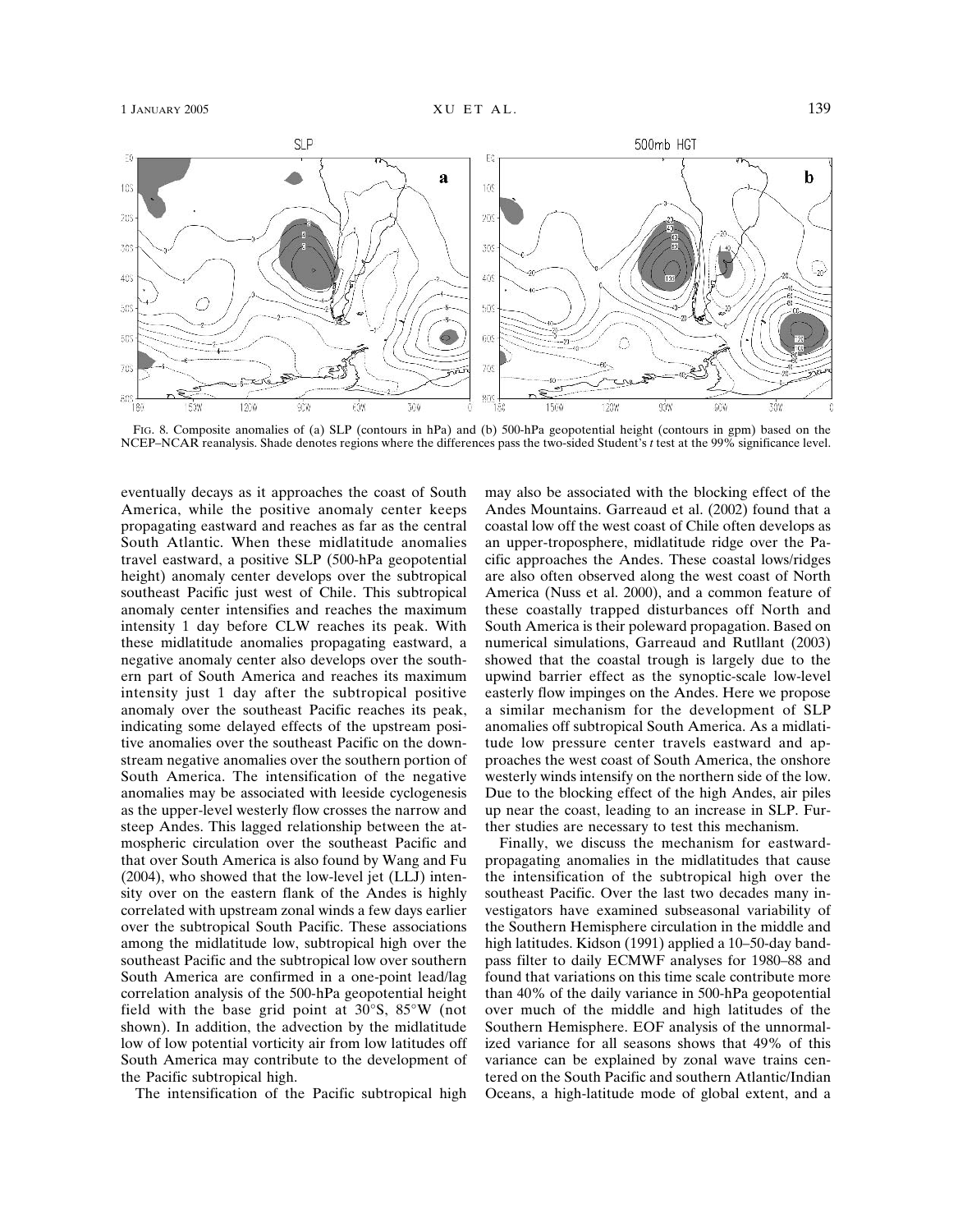

FIG. 9. Horizontal distributions of composite anomalies of NCEP–NCAR SLP (shaded in hPa) and 500-hPa geopotential height (contours in gpm) at various lead/lag times  $(-3{\sim}0$  day) relative to the CLW maximum.

wavenumber-3 pattern at midlatitudes. All of the leading modes propagate eastward, but the most consistent movement is shown by the South Pacific wave train. This wavenumber-4 pattern moves eastward at 4°–7° longitudes per day near 55°S. Berbery et al. (1992) and Ambrizzi et al. (1995) also found that eastwardpropagating waves of zonal wavenumbers 3 and 4 are confined to a zonal belt between 40° and 60°S, with the polar jet acting as a waveguide. These eastwardpropagating wave trains have equivalent barotropic structure in the vertical and their phase tilts slightly westward with height (Ghil and Mo 1991; Kidson 1991; Lau et al. 1994), consistent with the vertical structures of the eastward-propagating anomalies presented here. Kiladis and Weickmann (1997) further suggested that these eastward-propagating wave trains are forced by convection in the Indian and Australasian sectors.

## **5. Summary**

New satellite and buoy observations are used to investigate subseasonal variability in the Sc cloud deck over the subtropical southeast Pacific. SSM/I CLW is highly correlated with the incoming shortwave radiation at the sea surface measured by an IMET buoy off South America, demonstrating that the satellitemeasured CLW can be used to study cloud variability. On subseasonal time scales, SSM/I CLW is significantly correlated with local wind velocity, surface air temperature, and sensible and latent heat fluxes based on the buoy observations. This result is consistent with that of Klein et al. (1995) and Klein (1997) for synoptic variability in the northeast Pacific stratus deck based on weather station observations.

A lead/lag composite analysis show that surface wind speed and its temperature advection lead CLW by 1–2 days while local SST lags CLW by 1–2 days, indicating that on subseasonal time scales, CLW is strongly influenced by atmospheric circulation changes rather than by the underlying ocean. An increase in CLW is associated with an anomalous positive SLP center and an anomalous anticyclonic circulation (enhanced subtropical high) over the southeast Pacific west of South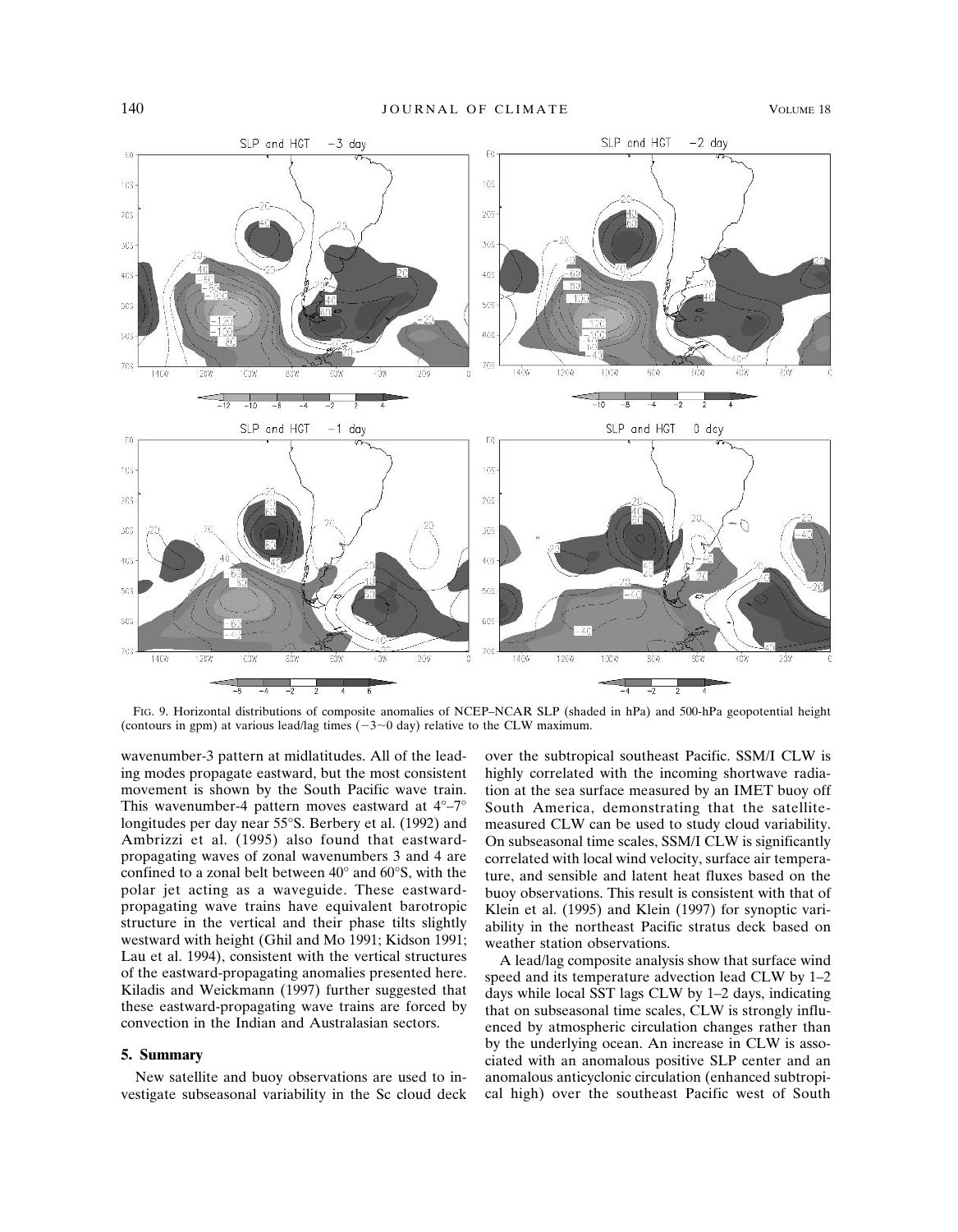America, with enhanced surface southeasterly winds in the stratus cloud deck region. These anomalous winds blow in the direction of the mean SST gradient, advecting cold and dry air into the stratus region from the coastal region off Chile where SST is kept cold by the strong upwelling. The cold and dry advection together with increased wind speed helps destabilize the surface layer over the ocean, increasing surface latent and sensible heat fluxes. On the other hand, the enhanced offshore easterlies associated with the anomalous anticyclone cause low-level divergence and subsidence in the southeast Pacific stratus region. Together, the subsidence warming and the cooling of the PBL act to enhance the capping temperature inversion, favoring lowcloud formation.

The lead/lag composite analysis indicates that an increase in CLW and a strengthening of the subtropical high over the southeast Pacific are associated with an eastward-propagating low-pressure disturbance in the midlatitudes, suggesting possible interactions between the subtropics and midlatitudes. In addition, the high Andes Mountains along the west coast of South America may act to amplify the subtropical high by blocking the eastward-propagating midlatitude disturbance.

While the southeast Pacific stratus deck plays an important role in basin-scale climate (Philander et al. 1996; Ma et al. 1996; Xie 2004a), its realistic simulation is still a challenge in many global and regional climate models. Recognizing the need to better describe and understand this important element of Pacific climate, the stratus cloud deck off the west coast of South America is a focus of the recent EPIC field campaign (Bretherton et al. 2004). A follow-on campaign, the Variability of the American Monsoon Systems (VAMOS) Program's Ocean–Cloud–Atmosphere– Land Study (VOCALS), is under planning for a detailed investigation of this subtropical stratus cloud deck. This cloud deck involves complex interactions among atmospheric circulation, mixing, radiation, microphysics, and ocean. Our observational study of its subseasonal variability provides a benchmark for model simulation. A realistic model should correctly simulate this subseasonal cloud variability and its relationship with atmospheric circulation. Recently, we have used a regional atmospheric model to simulate the southeast Pacific cloud deck (Wang et al. 2004) and study the effect of the Andes (Xu et al. 2004). The simulation of subseasonal variability of this cloud deck and investigation of its vertical structure and mechanism using this model are a subject of our future study.

*Acknowledgments.* We wish to thank Chris Bretherton for constructive comments, and Jan Hafner for data archiving. We are also grateful to three anonymous reviewers for their comments, which helped improve the manuscript. SSM/I, TMI, and QuikSCAT data are processed by Remote Sensing Systems and buoy data are made available by R. Weller at WHOI from the surface

mooring, which has been funded through the Cooperative Institute for Climate and Ocean Research (CI-COR) by the NOAA Office of Global Programs Pan American Climate Study and Climate Observation Programs. This work was supported by NOAA PACS Program (NA17RJ230), NSF (ATM01-04468), NASA (NAG5-10045), and by the Japan Agency for Marine– Earth Science and Technology (JAMSTEC) through its sponsorship of the International Pacific Research Center. C. Torrence and G. Compo authored the wavelet software (and made it available online at http:// paos.colorado.edu/research/wavelets). H. Xu preformed this work at IPRC while on leave from the Department of Atmospheric Sciences, Nanjing Institute of Meteorology.

#### REFERENCES

- Albrecht, B. A., 1981: Parameterization of trade–cumulus cloud amount. *J. Atmos. Sci.,* **38,** 97–105.
- ——, D. A. Randall, and S. Nicholls, 1988: Observations of marine stratocumulus during FIRE. *Bull. Amer. Meteor. Soc.,* **69,** 618–626.
- Ambrizzi, T., B. J. Hoskins, and H.-H. Hsu, 1995: Rossby wave propagation and teleconnection patterns in the austral winter. *J. Atmos. Sci.,* **52,** 3661–3672.
- Berbery, E. H., J. Nogues-Paegle, and J. D. Horel, 1992: Wavelike Southern Hemisphere extratropical teleconnections. *J. Atmos. Sci.,* **49,** 155–177.
- Betts, A. K., 1990: The diurnal variation of California coastal stratocumulus from two days of boundary layer soundings. *Tellus,* **42A,** 302–304.
- Bretherton, C. S., E. Klinker, A. K. Betts, and J. Coakley, 1995: Comparison of ceilometer, satellite, and synoptic measurements of boundary layer cloudiness and the ECMWF diagnostic cloud parameterization scheme during ASTEX. *J. Atmos. Sci.,* **52,** 2736–2751.
- ——, and Coauthors, 2004: The EPIC 2001 stratocumulus study. *Bull. Amer. Meteor. Soc.,* **85,** 967–977.
- Del Genio, A. D., M.-S. Yao, W. Kovari, and K. K. W. Lo, 1996: A prognostic cloud water parameterization for global climate models. *J. Climate,* **9,** 270–304.
- Garreaud, R. D., and J. Rutllant, 2003: Coastal lows along the subtropical west coast of South America: Numerical simulation of a typical case. *Mon. Wea. Rev.,* **131,** 891–908.
- -, and H. Fuenzalida, 2002: Coastal lows along the subtropical west coast of South America: Mean structure and evolution. *Mon. Wea. Rev.,* **130,** 75–88.
- Ghil, M., and K. Mo, 1991: Instraseasonal oscillations in the global atmosphere. Part II: Southern Hemisphere. *J. Atmos. Sci.,* **48,** 780–790.
- Gordon, C. T., A. Rosati, and R. Gudgel, 2000: Tropical sensitivity of a coupled model to specified ISCCP low clouds. *J. Climate,* **13,** 2239–2260.
- Hashizume, H., S.-P. Xie, M. Fujiwara, M. Shiotani, T. Watanabe, Y. Tanimoto, W. T. Liu, and K. Takeuchi, 2002: Direct observations of atmospheric boundary layer response to SST variations associated with tropical instability waves over the eastern equatorial Pacific. *J. Climate,* **15,** 3379–3393.
- Hosom, D. S., R. A. Weller, R. E. Payne, and K. E. Prada, 1995: The IMET (improved meteorology) ship and buoy systems. *J. Atmos. Oceanic Technol.,* **12,** 527–540.
- Kalnay, E., and Coauthors, 1996: The NCEP/NCAR 40-Year Reanalysis Project. *Bull. Amer. Meteor. Soc.,* **77,** 437–471.
- Kidson, J. W., 1991: Intraseasonal variations in the Southern Hemisphere circulation. *J. Climate,* **4,** 939–953.
- Kiladis, G. N., and K. M. Weickmann, 1997: Horizontal structure